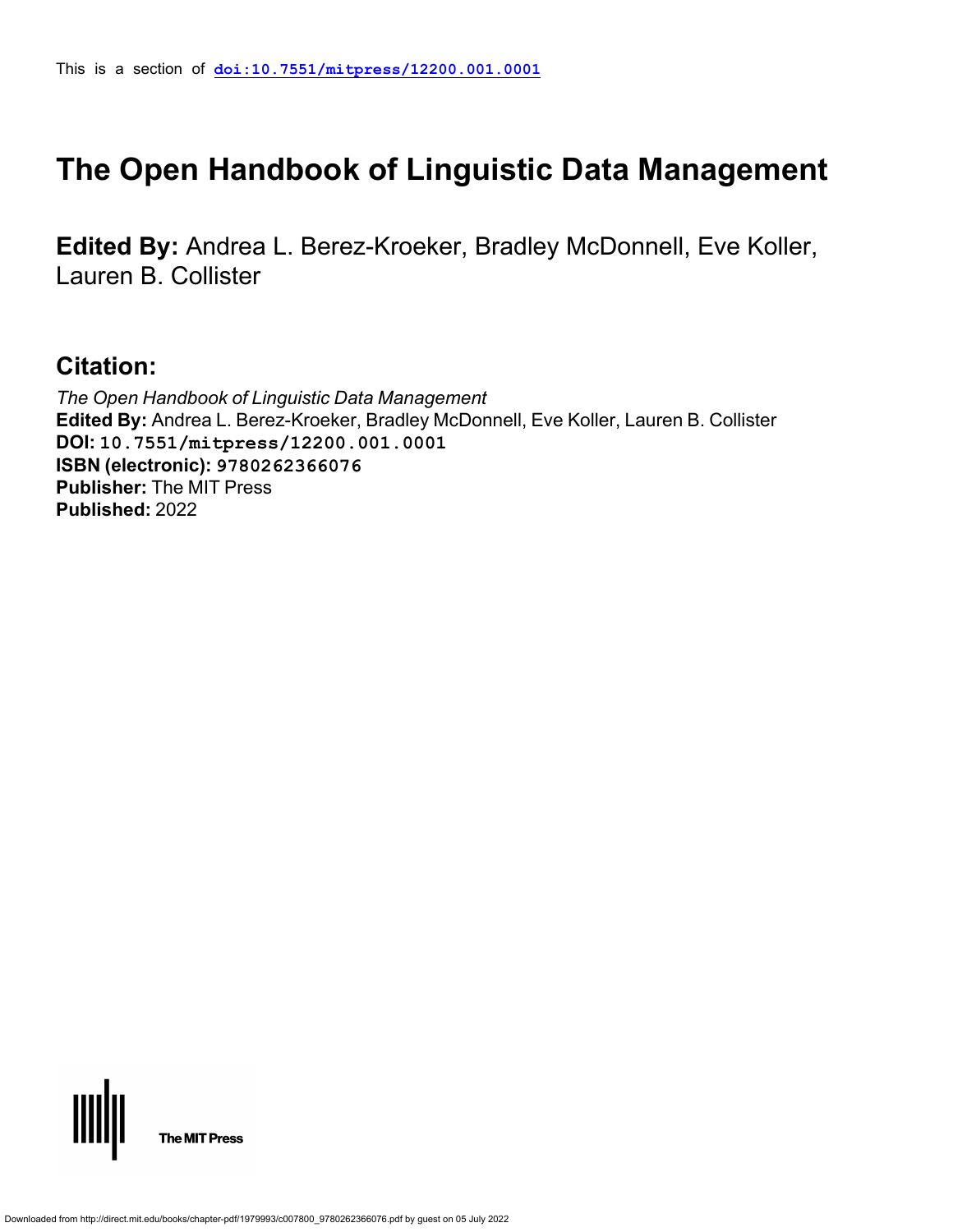# **9 Copyright and Sharing Linguistic Data**

**Lauren B. Collister**

# **1 Introduction**

A key component underlying many aspects of a data management process is intellectual property rights, specifically copyright. Intellectual property rights are based on the question: who owns the data that are being collected? The follow-up question that scholars need to ask is: how does that ownership impact what a researcher can do with the data when it comes time to publish and share?

Many scholars operate under the assumption that because they are doing the work of collecting and managing the data that means that the data belong to the scholar. This is not always the case, however, both ethically due to cultural principles of ownership of language (see Holton, Leonard, & Pulsifer, chapter 4, this volume) and legally due to the particularities of copyright law. An understanding of copyright and its intersection with the ownership of data can save a headache later in the project; as Newman (2007:29) writes, "the failure of scholars to pay attention to such [copyright] matters has had serious negative consequences." Many scholars have had an experience with an unanticipated copyright question, such as having to prove that they have permission to include an image or figure in a published journal article. These unanticipated questions can be particularly troublesome when they potentially impact an entire data set on which a research project is founded. Many scholars discover the complex intellectual property questions about their data far too late in the process to easily deal with any concerns or complications and find themselves looking for work-arounds or last-minute solutions. These situations often result in the inability of a scholar to share the data that he or she so painstakingly collected. This chapter is intended to help readers get ahead of these questions by providing an overview of intellectual property, specifically copyright, and how

these laws apply to linguistic data and how they can enable the sharing of linguistic data.

With the focus on linguistic data, I must mention that the world of intellectual property and scholarship is much bigger than this chapter can cover; where I can, I provide pointers to helpful references and tools to pursue more information. However, this chapter necessarily has some limitations. First, this discussion of copyright and data is situated in a broader context because copyright also applies to other scholarly products, such as journal articles, dissertations, and teaching materials. For a good grounding in copyright issues beyond data, Newman (2007) is essential reading. Second, because linguistic data is so diverse (see Good, chapter 3, this volume), the overview provided by this chapter cannot cover every possibility for all the types of linguistic data that currently exist or that will exist. Finally, this chapter will contain some information about ethics, especially when ethical considerations intersect with copyright, but will not contain an overview of ethics for all of data. Readers are strongly encouraged to review chapter 5 by Holton, Leonard, and Pulsifer in this volume for more information on ethical considerations for data as well as laws, principles, and frameworks that may apply, such the OCAP (Ownership, Control, Access, and Possession) principles from the First Nations Information Governance Centre in Canada (2014) and other principles and guidance resulting from the Indigenous Data Sovereignty Movement.

With the above-mentioned limitations in mind, the intent behind this chapter is to provide foundational knowledge to enable a linguist to ask the right questions about intellectual property with the goal of sharing linguistic data. *Share* is an intentionally broad term that encompasses a wide range of activities from publishing data alongside an article or book to depositing data in a repository to posting a data set on a website; what all of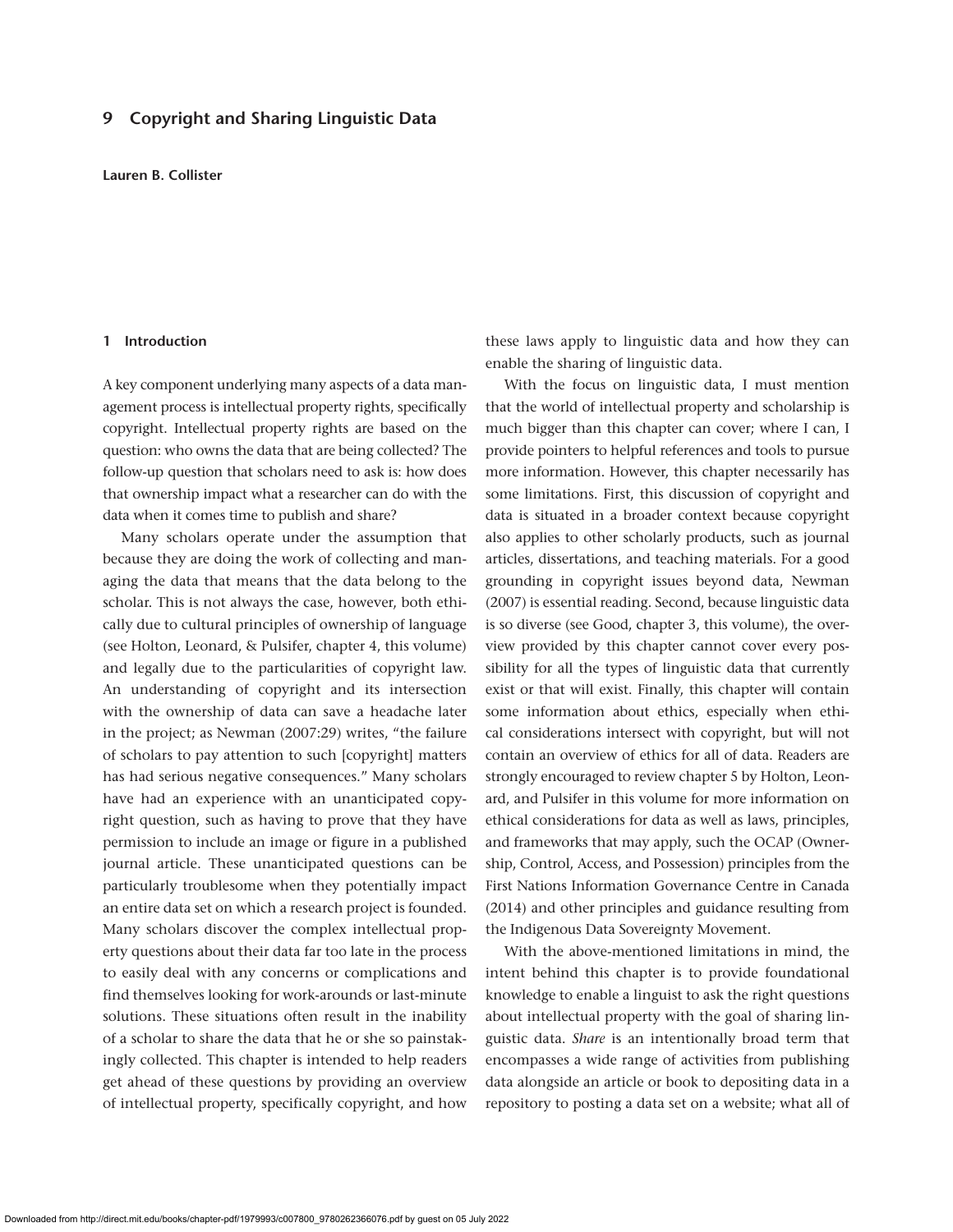these activities have in common is making data accessible and findable on the internet. While *sharing* data may include person-to-person data exchanges over e-mail or the direct transferring of files, this chapter will be most relevant to those who want to put their data set online in some way.

Sharing data is essential to the goal of reproducible research to avoid the "file drawer problem" discussed by Gawne and Styles (chapter 2, this volume). Houtkoop et al. (2018) have shown that the primary barriers to sharing of data are cultural issues in academic research—namely that it is not the regular practice of people in the field (yet). When scholars *are* interested in sharing their data, they express concern and confusion about intellectual property (especially when it comes to open data), and the lack of established practice in the field means that they do not have examples to look to for guidance. Chapter 8 of this volume covered how to share data as part of a data management plan, including where one might ultimately archive the work (see Andreassen, chapter 7, this volume). The goal of this chapter is to enable scholars, first, to understand how intellectual property affects their work and, second, to ultimately ensure open access (free of barriers to access, re-use, and distribute) to their linguistic data when ethically appropriate. This work to enable access to data can facilitate easier discovery and citation of linguistic data (see Conzett & De Smedt, chapter 11, this volume), which will lead to metrics and tracking of re-use of one's data set (see Champieux & Coates, chapter 12, this volume) and ultimately an essential addition to a research portfolio (e.g., Alperin et al., chapter 13, this volume).

To begin this section of the data journey, I will start with a definition and explanation of copyright, including how and when it applies to data. With this definition in hand, I will next address exceptions to copyright, followed by intersecting concepts that can impact copyright and data. Having identified whether copyright applies to data and how, along with other considerations for determining the copyright status of data, this chapter closes by addressing intellectual property rights and responsibilities when sharing data.

#### **2 What is copyright?**

*Copyright law* is intended to give authors of original works certain rights to those works, including the right

to reproduce, distribute, publicly display and perform, and make adaptations of the work in question. While this definition seems simple enough, what counts as an *author* and what counts as an *original work* have important consequences for scholarly work, especially data. When starting a data collection project, it is pertinent to ask whether the data being collected or used are covered by copyright. In this section, I will describe what kinds of data might be covered by copyright, followed by the time limitations and scope of copyright; this section will help linguists understand when and how copyright might apply to their data.

Is copyright the only intellectual property that linguists need to worry about? Copyright is just one type of intellectual property, and other types of intellectual property in the United States include *patents* (a grant of a property right by the government to an inventor to exclude others from making, using or selling an invention) and *trademarks* (a name, symbol, or phrase used in interstate commerce to identify the source of a product or service) (Barnett, Collister, & McAllister-Erickson 2019). It is unlikely that trademarks will intersect with data, and if a data set is a component of a patent then consultation with a lawyer or legal counsel is recommended; both of these are outside of the scope of this discussion. Another type of intellectual property, *sui generis* rights in the European Union and South Korea, may also apply to some data sets, and these will also be covered in section 2.1.

# **2.1 What copyright covers**

Copyright laws typically cover *original* works created by an *author*. In the Copyright Law of the United States, "Copyright protection subsists, in accordance with this title, in original works of authorship" (US Copyright Office 2016:section 102(a)), and in the United Kingdom, "a work should be regarded as original, and exhibit a degree of labour, skill or judgement" (UK Copyright Service 2017:section 4).

An initial question to answer is who counts as an *author* when it comes to the "original works of authorship" covered by copyright. In identifying legal authorship for copyright, an author is typically a person who "makes creative or editorial decisions about how ideas and facts are expressed" (Carroll 2015:4). This legal definition of authorship is not the same as contributions to a scholarly work, which are addressed by initiatives such as the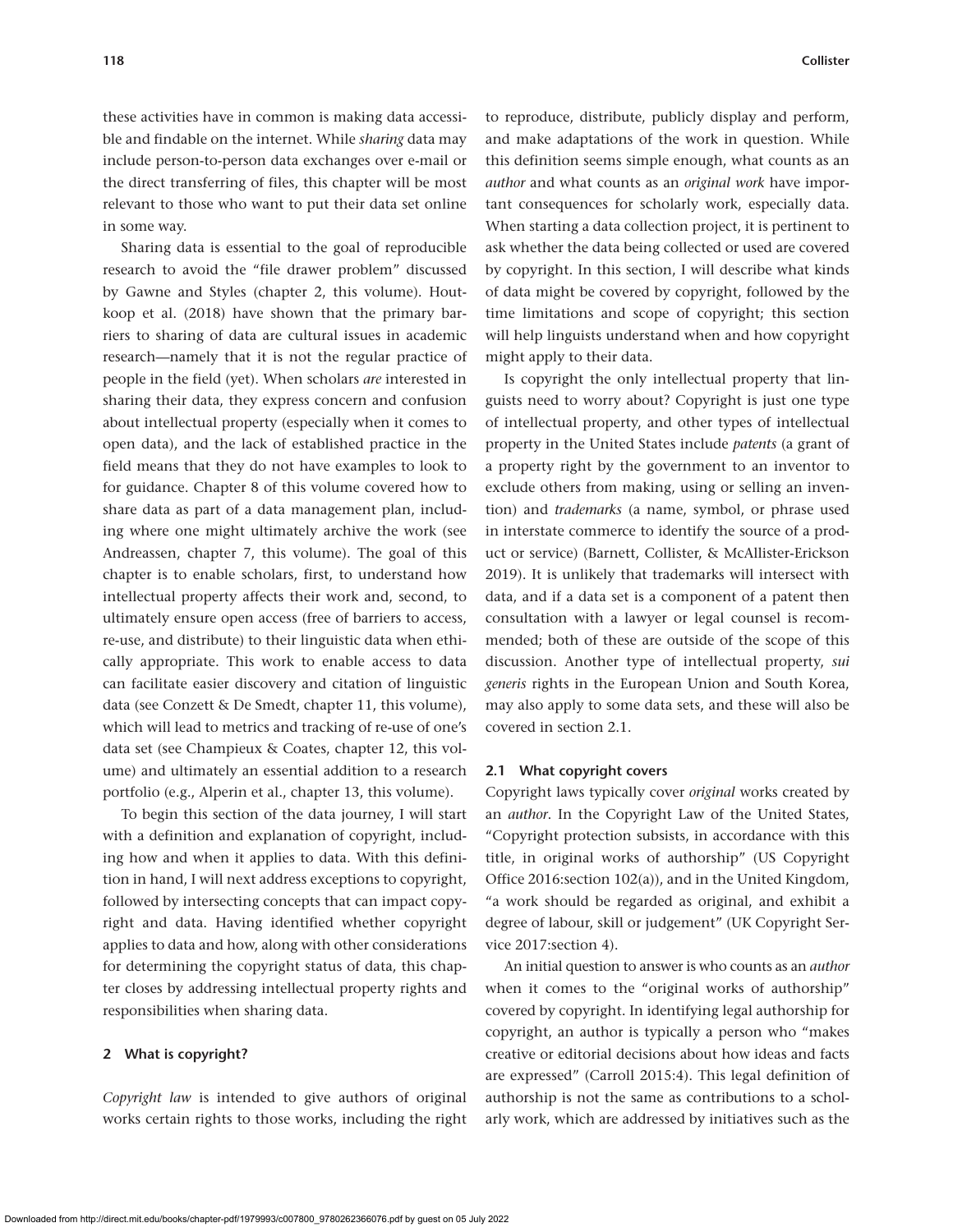Contributor Roles Taxonomy (CRediT) from the Consortia Advancing Standards in Research Administration (CASRAI),<sup>1</sup> in which people have assisted a work of scholarship beyond the writing of the text (e.g., data curation, software development, conducting experiments) may be listed either as authors of a work or in an acknowledgment section (Brand et al. 2015). The legal definition of authorship may also not match, or be in direct conflict with, community and cultural ideas about ownership, especially of language (see Holton, Leonard, & Pulsifer, chapter 4, this volume). The author as the legal entity who owns the rights to the work is the person or entity that makes decisions about the work. Typically with academic works, the copyright holders and authors are those listed on the bylines of journal articles and books; with data sets that have many contributors, copyright should be negotiated among the contributors (contracts can be an essential part of this process, and are discussed in section 2.4). More than one person can hold copyright to a work, and each author has the full rights of copyright to the work and can legally (although perhaps not ethically) exercise those rights independently without the permission of the other copyright holder(s).

If a work must be original to be covered by copyright, then it follows that non-original work is not subject to copyright, which applies quite often to data used in scholarly work. Michael Carroll (2015) described copyright's relationship to scholarship well when he wrote that "copyright law is founded on certain sciencefriendly policies. Copyright imposes no restrictions on the sharing of the basic building blocks of knowledge facts and ideas—which are part of the public domain. Researchers routinely rely on this freedom to copy in their daily practice" (3). Measurements of and facts about the world do not fall under the protection of copyright. The US Copyright Office explicitly defines some of these exclusions by stating, "In no case does copyright protection for an original work of authorship extend to any idea, procedure, process, system, method of operation, concept, principle, or discovery, regardless of the form in which it is described, explained, illustrated, or embodied in such work" (2016:section 102(b)). Work that is not protected by copyright or any other intellectual property laws (patents and trademarks) is said to be in the public domain, which means that "the public owns these works, not an individual author or artist. Anyone can use a public domain work without

obtaining permission, but no one can ever own it" (Stim 2013). The public domain, in the words of Duke University's Center for the Study of the Public Domain (2011), is "'free' as in 'free speech,' not 'free' as in 'free beer'—because it is unprotected by intellectual property rights, it is free of centralized control as a legal matter, and you can use it without having to get permission." It is important to remember that *public domain* is a legal term with a specific definition—creative work that is not protected by copyright—and does not refer to anything that is freely available to view. Sometimes people use the phrase *public domain* inaccurately to refer to material that is free to view and download online—even though some material may be free to access and view, copyright still applies and re-use, translation, adaptation, or selling of the material would require permission from the copyright holder. It is important not to confuse free to view with legally free to use.

Further complicating matters is the distinction between *data* and a *database*. While the facts and measurements may not be subject to copyright because they are not original, the arrangement or compilation of these facts potentially could be if that arrangement or compilation is sufficiently creative (Sims 2012). Additionally, in the European Union and South Korea, databases created entirely within the borders of these countries that require "substantial investment" to assemble or maintain are protected by a specific set of laws referring to *sui generis* rights. These rights protect against "extraction or reutilization of substantial parts of a protected database as well as frequent extraction of insubstantial parts of a protected database" with exceptions given for non-commercial research (Carroll 2015:5–6). Database rights, including *sui generis* rights and copyright, may impact corpora, lexicons, or other grammars that linguists may use or create as data sets.

It is therefore the case that copyright may not apply to data sets if they are measurements of or facts about the world, but copyright may apply to analyses and representations of those data sets; it may be the case that the researcher may own her written observations about an object, but she may not own the object itself (Borgman 2015:178). This has some simple examples that are often used in the physical or natural sciences: measurements of rainfall, coordinates of locations, recipes, and formulas. In these cases, the researcher would own any text that she wrote about those measurements or the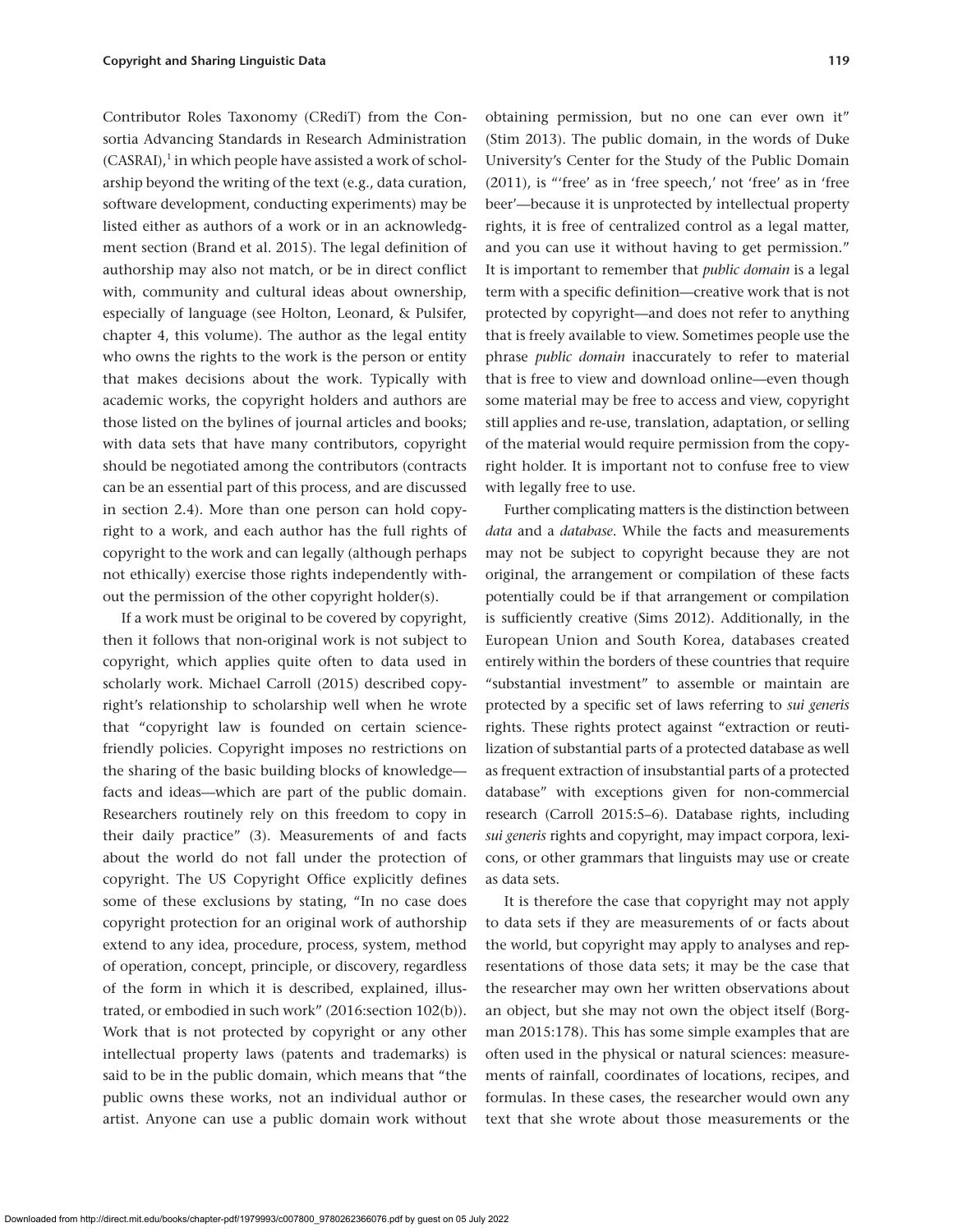creative visualizations that she created to display those measurements, but the actual measurements themselves would be in the public domain and therefore usable by anybody without permission needed.

In linguistics, because of the nature of the field, the situation can become complicated quickly. Some linguistic data may be subject to copyright because linguists deal in words, phrases, and sentences that may be in themselves creative expression, not measurements or facts about the world. Take, for example, a situation in which a linguist wants to compare the difference between [a] in two language varieties and uses as data recordings of radio interviews done with speakers of the two varieties. The linguist may excerpt all examples of [a] and analyze the formants and frequencies. In this situation, copyright would not apply to those vowel measurements or the method of doing those measurements, but copyright would apply to the recording that was the source material for the measurements. This is because the recording itself almost certainly contains material that could be classified as an *original* work—unless the recording were very dry indeed, such as a speaker reading nothing but a list of measurements or telephone numbers. The question for the linguist becomes then, who owns the copyright to the recordings, and can permission be gained to use the data? Before asking for permission to use the data, two more pieces of knowledge are needed: understanding whether copyright may have expired (and therefore the work is in the public domain), and whether Fair Use (or Fair Dealing) exceptions to copyright may apply and be sufficient for the project at hand.

## **2.2 When copyright applies**

The *when* question of copyright asks both when copyright comes into effect and when it expires. In the United States, copyright is granted to an author of an original work automatically when that work is "fixed in any tangible medium of expression, now known or later developed, from which they can be perceived, reproduced, or otherwise communicated, either directly or with the aid of a machine or device" (US Copyright Office 2016:section 102). In other words, when the work becomes perceivable by another human being, whether or not another human being has actually perceived the work, the author is automatically granted copyright. The author does not need to apply for formal copyright protection or fill out any forms to have copyright over

the work. This situation applies to most of the countries of the world; text in the Berne Convention for the Protection of Literary and Artistic Works, an international treaty signed by 176 countries as of the time of this publication, $2$  states that material is protected when it is "fixed in some material form" and requires that authors must not have to comply with any formalities to be granted the rights of copyright (World Intellectual Property Organization 1979:article 2(2)). The "material" or "tangible" form referred to in these laws is intended to provide some proof of the existence of the material that is sufficiently permanent to allow it to be perceived by another person after its creation. Words spoken out loud dissipate and, although they may be heard by another person immediately, merely speaking words is not sufficiently permanent to qualify as "fixed in some material form"; however, these words may be fixed through audio or video recording or by writing the words down on paper or computer. Finally, Tribal lands have their own intellectual property laws that may differ from the countries they border, and for linguists working with Indigenous languages (whether doing new data collection or working with legacy data from an archive), it is important to consult the Tribal laws before making any decisions about copyright and its applicability (see Reed, forthcoming, for a thorough discussion).

If copyright applies when the work is fixed in a material form, when does it expire? This is a much more complicated question and varies not just by country, but by when the work was created and the laws that were in effect at that time. The Berne Convention grants protection for the life of the author plus fifty years, but allows each signatory country to set longer term limits (World Intellectual Property Organization 1979:article 7). In the United States, for example, for new works or those which have been created since 1978, copyright is in effect for the life of the author plus seventy years (US Copyright Office 2016:section 302). In other situations (such as in the United States pre-1978), whether a work was published or unpublished impacts the duration of copyright, and in some cases, the material had to be accompanied by a set copyright statement.

Thinking back to the example of the linguist analyzing [a] in recordings of radio broadcasts, she would be dealing with copyright because the broadcasts were recorded and therefore fixed in a material form. Because copyright status differs according to a number of considerations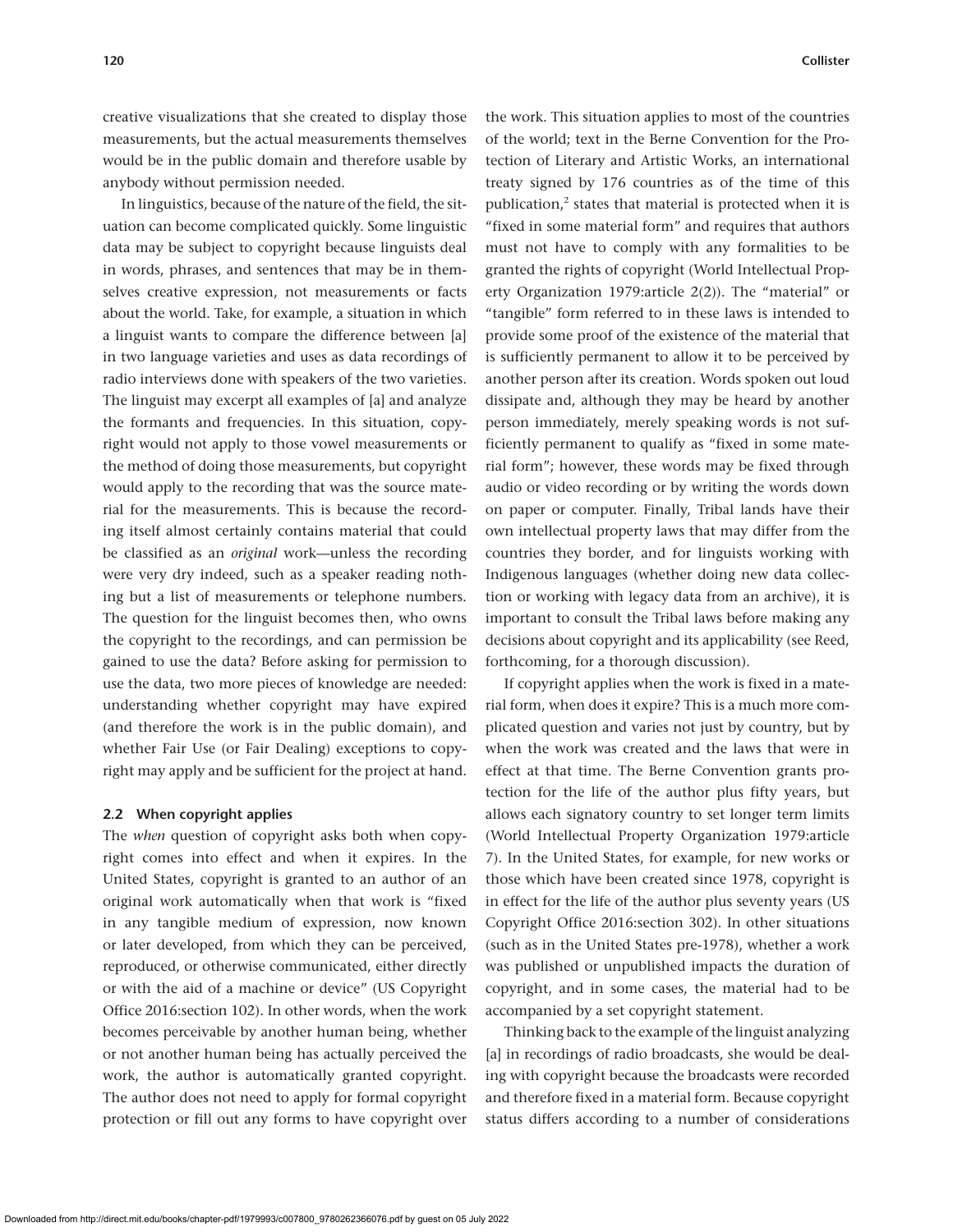such as the year of publication, the registration status, and the law at that time, there are a number of tools that have been developed to identify whether an item is covered by copyright or not. Wikimedia Commons has a helpful guide to copyright rules by country that includes length of copyright.3 Peter Hirtle of Cornell University has developed an extensive chart showing dates and parameters for copyright status in the United States.<sup>4</sup> For Canadian copyright status, the University of Alberta's Copyright Office has an excellent flowchart to determine whether an item is in the public domain.<sup>5</sup> In the European Union, public domain calculators are available for several countries via the Out of Copyright website.<sup>6</sup> Depending on when and where the radio broadcasts occurred for her project, the linguist for this example data set should check the specifics for the recordings in question and whether they might be in the public domain: what year were they made? Where were they done? These tools, or perhaps a local copyright librarian, could help her find out the status of the recordings and whether they are in the public domain or not.

#### **2.3 Exceptions to copyright: Fair Use and Fair Dealing**

If copyright still applies to the data set (that is, if the data are not in the public domain), then it still may be used for research purposes without obtaining explicit permission. Copyright law sometimes contains features that allow people to use copyrighted works under certain conditions. Fair Use in the United States is one example of these features, which allows people to use portions of copyrighted material for purposes such as commentary, criticism, scholarship, or parody, as long as the use does not "interfere with the copyright holder's legitimate economic interests" (Newman 2007:35). To make a Fair Use assessment, there are four considerations: the purpose and character of the use, the nature of the work being used, the amount of the original work being used, and the effect of the use on the potential market of the original. There is another consideration that often comes into play, which is whether the use transformed the copyrighted material "by using it for a different purpose than that of the original, rather than just repeating the work for the same intent and value as the original" (International Communication Association 2010:6). To help scholars make these assessments, a number of checklists exist to help users make a Fair Use evaluation; two examples of helpful checklists are the Thinking Through

Fair Use tool from the University of Minnesota Libraries and the Fair Use Checklist from the Columbia University Libraries.<sup>7</sup> Additionally, when dealing with Indigenous cultural materials, linguists are recommended to consult the discussions of Fair Use as cultural appropriation by Trevor Reed (2020, forthcoming).

In the United Kingdom, Canada, Australia, and elsewhere, Fair Dealing is a user's right to use copyrighted works without permission or payment of royalties. Fair Dealing and Fair Use are not the same in all countries; for example, in Canada, "fair dealing for the purpose of research, private study, education, parody or satire does not infringe copyright" and specific requirements for mentioning the source are defined for criticism, review, and news reporting. Canada also has exceptions to copyright for non-commercial user-generated content, reproductions for private purposes, and recording broadcasted programs for later use (Canada, Minister of Justice 1985:C–42, section 29). However, Fair Dealing uses are subject to Moral Rights, which allow for the preservation the integrity of a work or performer (Canada, Minister of Justice 1985:C–42, section 28). For Fair Dealing assessments, the University of Ottawa provides a Fair Dealing decision tree.<sup>8</sup>

Fair Use and Fair Dealing intersect with linguistic data when a researcher wants to use copyrighted works as a source of data. One increasingly common example of this situation is text and data mining of copyrighted material such as books. Fair Use or Fair Dealing may apply to these research works and allow for them, but these provisions do not necessarily allow for the re-sharing of the source data when publishing the work. It might be Fair Use to compile a corpus all of the books by Stephen King to perform text analysis on them, but sharing that corpus openly online would interfere with the economic interests of the copyright holder. Under the "transformative use" component of Fair Use, a data set that contains word frequency counts derived from the corpus could be shared as long as it was not directly and extensively quoting the books in a way that could be a substitute for reading or purchasing the books.<sup>9</sup> For our example linguist with her radio interviews, she might be able to use the recordings as data even though they are under copyright using a Fair Use argument; she may then share vowel measurement data and potentially audio file snippets of individual vowels depending on how extensive the quotation of the original source is. To direct people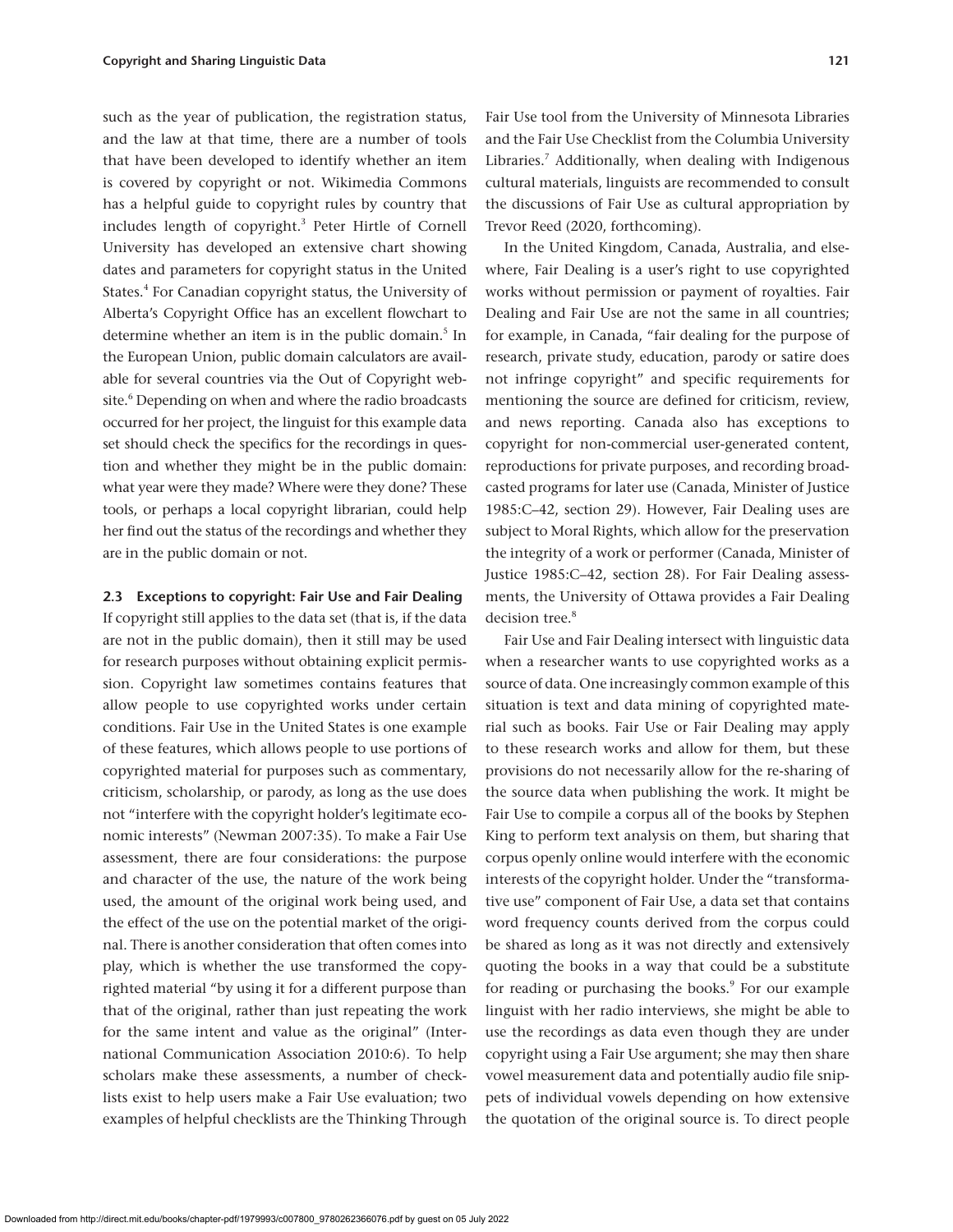to the original source for the data, she could choose to share a link to the source recordings if they are available online or a citation where others could find the source data without her re-sharing or re-publishing the original recordings herself. When choosing data sources for projects, it is important to consider both whether copyright and Fair Use/Fair Dealing may allow the source to be used for research as well as whether the final data set will be shareable when the research project is complete.

# **2.4 Intersections with copyright**

In addition to copyright, when working with data specifically, two other important constructs exist that may intersect with copyright questions and need to be considered: contracts and ethics.

Contracts are agreements made between two (or more) parties that address the rights and responsibilities of each party. While copyright is the default status typically assigned automatically when the work is fixed in a tangible form, a contract is an active agreement that can alter or override copyright. Scholars most often encounter contracts when publishing papers or books—these contracts are between a publisher and the copyright holder (the scholar/author) and lay out the rights that the publisher has over the copyrighted material (the article). Sometimes, these contracts are called *copyright transfer agreements*, and in them a scholar signs over all rights under copyright to the publisher to publish the work; in return, the scholar may get royalties, limited re-use rights, or the right to make derivative works. Other times, the contract is a license that states that the scholar keeps copyright and assigns to the publisher a license that permits the publisher to do certain things on behalf of the author, such as the right to be the outlet of first publication and the right to make and distribute copies. Our example linguist using radio interviews for data may encounter these contracts because the radio station or media entity will most likely be the owner of the content, not the speakers in the actual interview, and a contract between the speakers and the media outlet may determine both who owns the rights and what can be done with the content.

For an author, these copyright transfer agreements are important to read, especially when research data are a part of a publication; be careful when transferring the rights to a research publication to a third party, especially when the word *exclusive* is used. When a publisher is the exclusive holder of all rights associated with copyright, a

scholar such as our example linguist may find herself in the unenviable position of having to request permission from a publishing company to re-use her own data set if she published it with a journal or other publisher and signed a copyright transfer agreement. In an even worse scenario that came across my desk in 2017, a graduate student was asked by a publisher to pay a licensing fee to use material from their own published article in their dissertation. Publishing contracts are an important agreement that can have long-lasting effects, including on research data, and therefore it is extremely important to pay attention to the agreements and ask for clarity from the publisher when there are any questions. It is also good practice to enlist a librarian to help with this conversation, as publisher ownership of research is of great interest and importance to the work of librarianship.

Another common scenario that scholars may encounter is contracts spelling out the requirements of grant funding. In many countries, government grants may come with a requirement to publish all work done from grant funding in an open access publishing outlet, and many private foundations are enacting similar policies. For example, in the United States, any article that results from a grant that comes from the National Institutes of Health (NIH) must be deposited in PubMed Central, a repository created to facilitate the open sharing of the outcomes of federally funded research. Many EU funders have signed on to Plan S, an agreement to require all publications that result from research funded by public grants to be published in compliant Open Access journals or platforms.10 Policies on data sharing are expanding from funders as well; the National Science Foundation (NSF) in the United States has a policy that states that grantees are "expected to share with other researchers, at no more than incremental cost and within a reasonable time, the primary data, samples, physical collections and other supporting materials created or gathered in the course of work under NSF grants."<sup>11</sup> When applying for a grant from any organization, governmental or otherwise, look for their requirements for data sharing and ownership of data to fully understand the scope and implications for data created or gathered during the project.

Contracts also appear in the forms of Terms of Service or other license agreements, such as those for a database, website, or media service. This situation may be particularly relevant to scholars working with language corpora,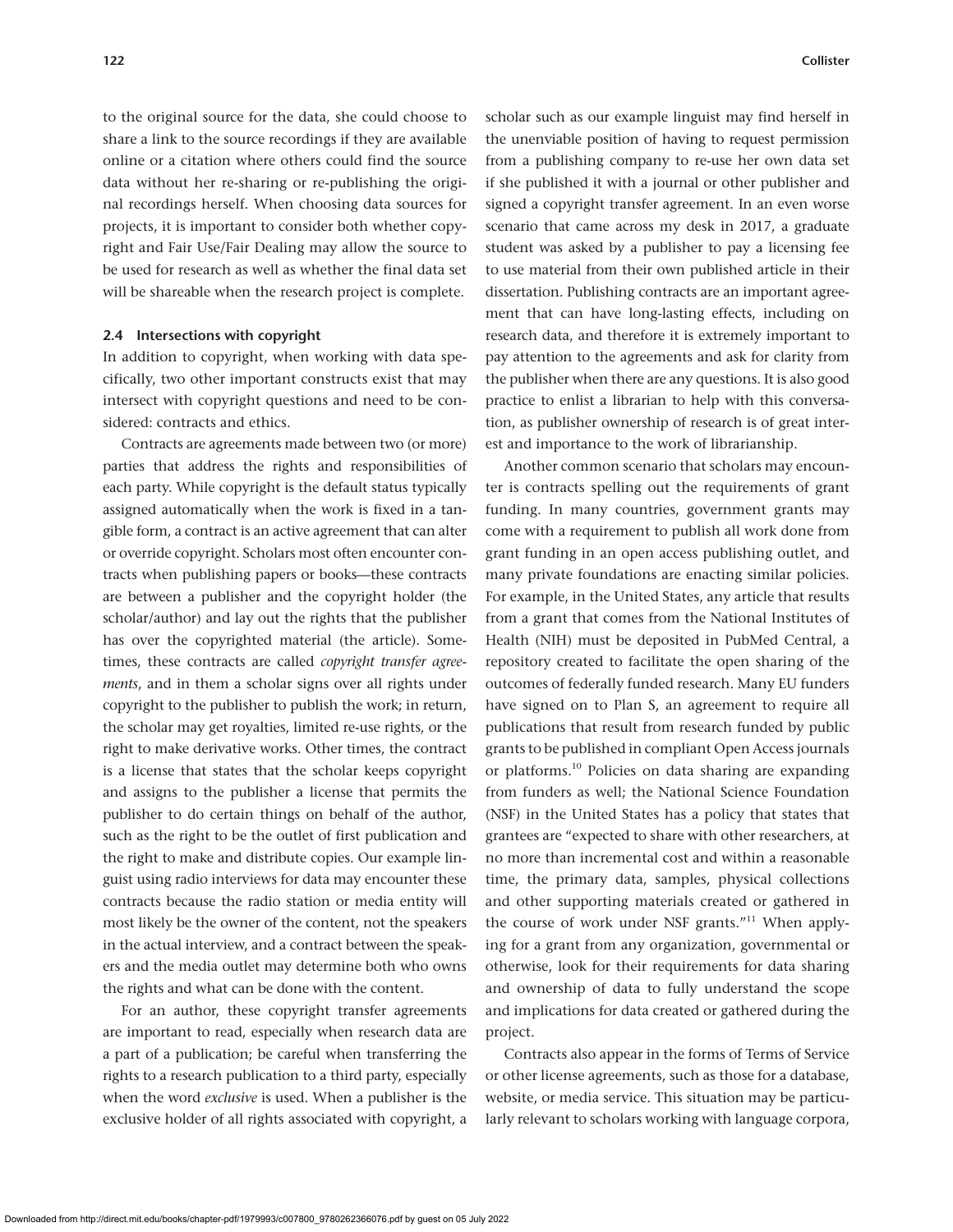which are often subject to licensing and Terms of Service, and the publishers of the corpora may have specific rules about how to excerpt and cite material. While many people do not read these contracts before clicking "I agree" (and analysis of the language of these contracts has shown that they are "far beyond what a functionally literate adult could be expected to understand" [Luger, Moran, & Rodden 2013:2687] so even those who do read them can hardly be expected to comprehend the terms), it is important when using services such as these for research to read the license agreement. These contracts may stipulate what a user can and cannot do with the material provided by the service, and this can mean that a scholar cannot do some things that they might usually expect to be able to in a research environment (such as sharing their data, or even publishing excerpts of the data in a journal article). These Terms of Service can also change over time, especially when using social media or other online corpora that are subject to rules that change often and supersede previous agreements (Wheeler 2018). When publishing or sharing research data online, Terms of Service may also violate ethical considerations regarding ownership of data or sharing of sensitive or private data (see Holton, Leonard, & Pulsifer, chapter 4, this volume, for some examples).

Contracts also come into play between scholars and both their research subjects and their research assistants. When the data being generated by a subject or consultant of a research project is sufficiently creative—for example when creating a narrative, telling a story, or performing a song or poem—copyright can apply to the material in the scholar's data set. To be able to quote or excerpt the data, the scholar needs a good contract in which the interviewees or research subjects agree to allow the researcher to use their material, and in which the scholar discloses her plan for sharing or disseminating the data. This is typically part of the informed consent process and required for most work with human subjects; it is very important to include the sharing of research data in this consent process and to explain clearly to participants how their data will be re-used and shared, and to make certain that they agree to allow their material to be distributed. A researcher may also employ a translator to work with data collected, make translations or glosses of texts, or to be an intermediary between the researcher and community members. Students may be employed to help annotate, clean up data, or develop visualizations based on data sets. Because some of this work may qualify those people as authors of material and therefore owners of copyright, it is important to have a good contract setting out who owns the work being produced during the project. Typically these contracts fall under the concept of Work for Hire, in which the employee agrees that all material created in the course of her employment is the property of the research project or the researcher. The scholar typically offers compensation (monetary, course credit, or stipend) in return for the employee's work, and additionally may credit their colleagues for their contribution. Contracts are a helpful tool for understanding and communicating these situations and can spell out all of these responsibilities and rights in a clear way so that all parties know who owns what, as well as what will be done with the material being created. It is essential to work directly with the community and within established framework and guidance to create these contracts and to update them when necessary (Holton, Leonard, & Pulsifer, chapter 4, this volume); this is vital work for a scholar to infuse ethical scholarship into the legal aspects of academic work.

Another important consideration is that even though something might be technically legal under copyright law, permissible with a Fair Use argument, or allowed under a contract agreement, this does not mean that the act is ethical. *Ethics* refers to "norms for conduct that distinguish between acceptable and unacceptable behavior" and there are many ethical norms in research and data collection and sharing that are important to consider in conjunction with legal and contractual rights (Resnik 2015). The sharing of personal data is a major component in ethical considerations. In 2016, a group of researchers released to the public a data set of the personal profiles of around 70,000 users obtained from the online dating website OkCupid. The researchers argued that the data were publicly available, although their methodology section does not discuss privacy settings, and that all they were doing was presenting the data "in a more useful form" (Zimmer 2016). Whether or not these profiles were legal and accessible, ethical guidelines about the release of personal data should have been considered in this case. The General Data Protection Regulation in the European Union is one example of law governing the sharing of personal data and it impacts how researchers should process and anonymize personal data (Klavan, Tavast, & Kelli 2018).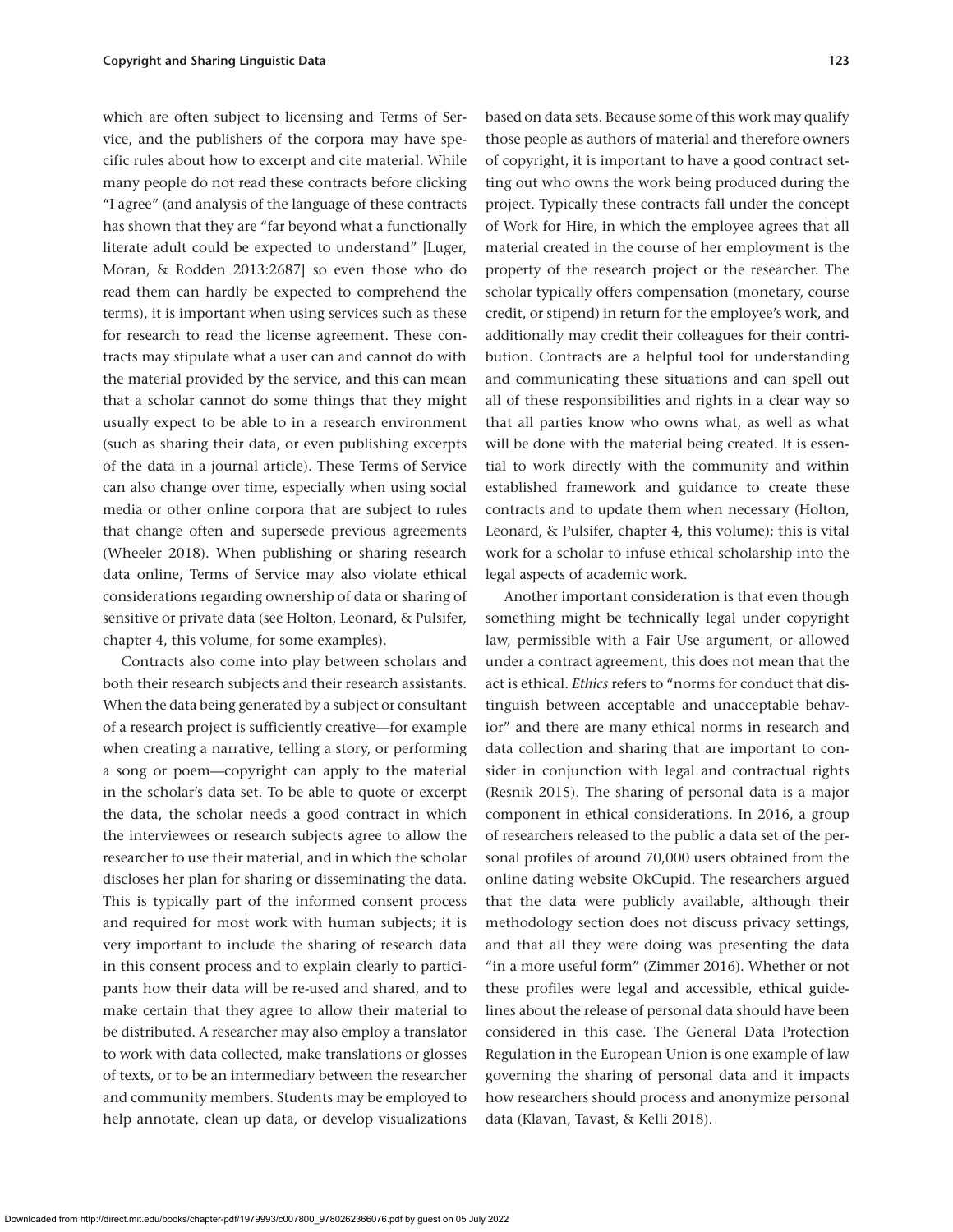Ethics also intersects with culturally sensitive or protected material, which is codified in documents such as the UN Declaration on the Rights of Indigenous People that states that Indigenous people "have the right to maintain, control, protect and develop their intellectual property over such cultural heritage, traditional knowledge, and traditional cultural expressions" (2008:article 31). Principles and practices of cooperative fieldwork (e.g., Dwyer 2006) can help linguists collect data in ways that address and respect ethical concerns. For guidance on how to approach scholarship and data in a peoplecentered, ethical way, see Holton, Leonard, and Pulsifer (chapter 4, this volume).

#### **3 Copyright and sharing data**

Gawne and Styles (chapter 2, this volume) set out an argument for making linguistic data available to facilitate reproducibility and verifiability of research in our field. Once a research project is complete—and sometimes even before it is complete—scholars are able to make their data sets available for others to use (subject to the above-mentioned ownership, ethical, and privacy considerations). This shared data, when done without barriers to access or re-use, is called open data (Dietrich et al. 2009). Copyright status, as well as ethics and contract situations, can impact how data sets can be shared and in what form. In section 2, I set out ways to identify whether copyright applies to data sets during the collection phase. In this section, I will cover the impact of copyright on the act of sharing data.

## **3.1 Data in the public domain**

If copyright does not apply, the data can be legally considered to be in the public domain. This means that, taking into account ethical considerations such as anonymization of personally identifying information and cultural considerations of ownership and access to language, researchers are free to share their data sets in the most open way possible. To be completely open, a researcher may explicitly designate their data set as in the public domain, including the arrangement and description of the data (e.g., a readme file). Typical scholarly practice is to still cite the source of data, and a data set should come with a suggested citation, whether it is provided by a repository or archive or the suggested citation is created by the researcher. Conzett and De Smedt (chapter 11,

this volume) provide an overview of data citation guidance that will be helpful in doing this work.

Even if it is unclear whether data are in the public domain or not, scholars who may have ownership of the data can remove all doubt by dedicating the data set to the public domain. This can be done with a statement such as "this dataset is dedicated to the public domain" (Stim 2013) or with a Creative Commons zero (CC0) license, which is a legal tool for waiving copyright (Creative Commons, n.d.). These are illocutionary acts, specifically a declaration (Searle 1975:366), and by making the statement on the document, the owner changes the status of those documents and makes them available for others to use and re-use freely.

# **3.2 Data owned by the scholar**

If copyright does apply and the scholar or data collector is the author who owns copyright (whether through being the original author creating the material or having rights assigned to the scholar through contracts), then the author can choose what to do with the data set. Because copyright is automatic and defaults to all rights reserved, without any act by the author, the data are not free to be re-used by others unless the author acts to make it so. The author can share the data set without any additional copyright information, but if any other scholar wants to re-use the data, that scholar will have to ask for permission from the data set's author.

To facilitate open data, the author can apply an open license that allows the author to retain their copyright but allows others to re-use the data set with certain conditions. A license is a contract between the owner of the data and the users of data that allows use of the data in certain ways. If a data set is subject to copyright in any way, a license can help others know how to re-use it and how to attribute it properly, and they save the author the time and hassle of granting permission to individual requests.

Creative Commons (CC) licenses are an example of open licenses that can be used by the author of content. These licenses are legal documents that a copyright holder can apply to their work, with the basic stipulation being that if someone re-uses the data set, she is required to attribute the source with a citation of the original data set (this is the BY clause in a CC-BY license). Other parameters of CC licenses include a non-commercial use restriction (NC), a prohibition on changing the content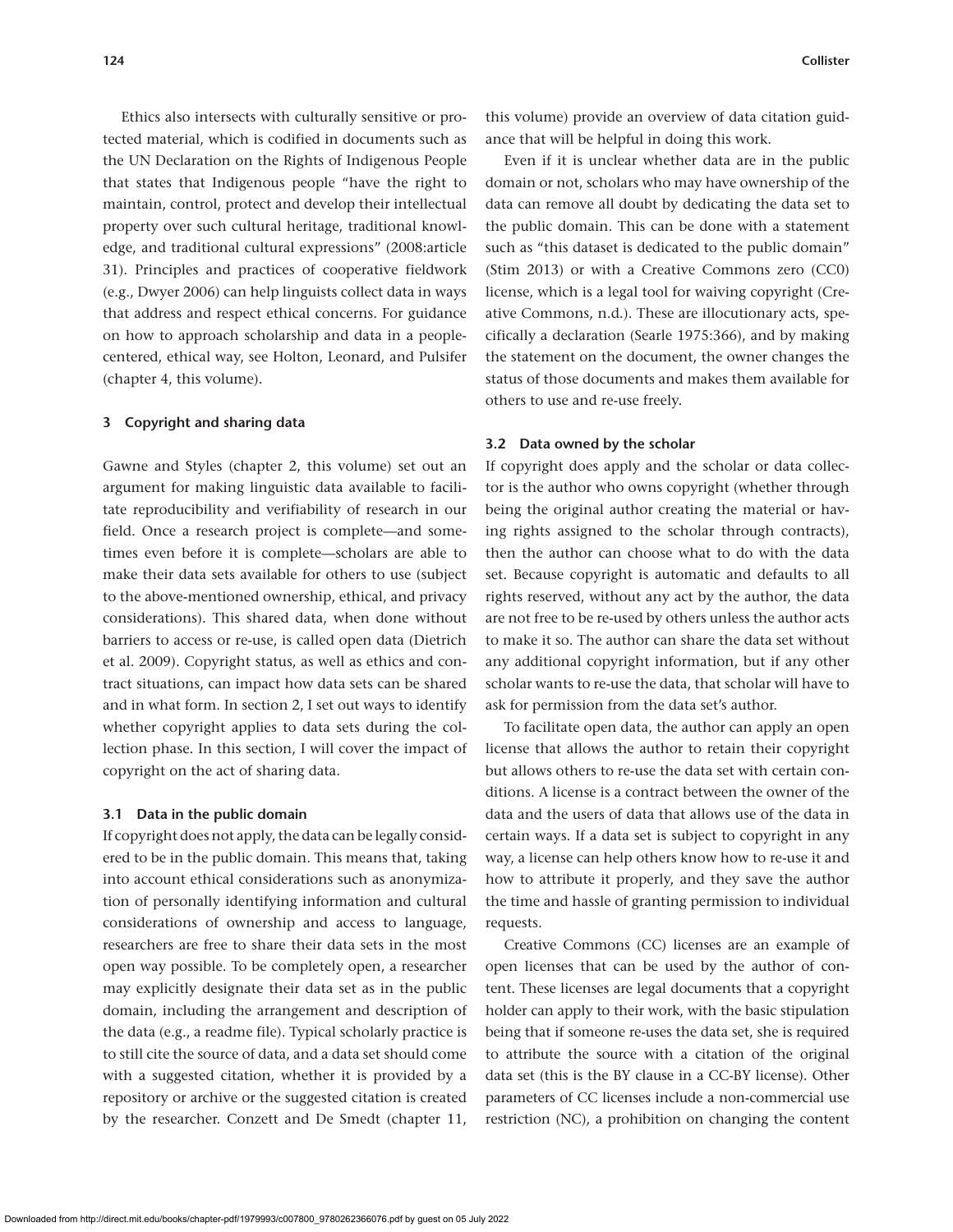(no derivatives, or ND), and a requirement that all works based on the original must be also openly licensed (share alike, or SA).

Another license that can appear on data sets is the GNU General Public License (GNU GPL, sometimes including the version number and appearing as GPLv3) (Smith 2014). The GNU GPL is a free software license that allows the creator to retain copyright but has very permissive re-use rights, with the only restriction being that any derivative or improved version of the work must also be released under a free software license.

Regardless of which particular license is chosen for a data set, the Research Data Alliance recommends that "access to and re-use of research data should be open and unrestricted as a default rule, or otherwise be granted to users with the fewest limitations possible" (RDA-CODATA Legal Interoperability Interest Group 2016:3). Using the most open possible license encourages the open and easy re-use of data for future projects. A restrictive license imposes conditions on re-use that may make a data set incompatible with another data set, thus limiting a future researcher's ability to combine data sets for a single project.

Many tools exist to help scholars choose a license for their data. If the data come with software or other code, the Choose an Open Source License tool will be helpful.12 The Public License Selector tool guides scholars through a series of questions that will help determine which license to use.<sup>13</sup> Creative Commons also operates their own license selector specifically for CC licenses.<sup>14</sup>

#### **3.3 Data owned by another party**

When using material owned by another party as data for a research project, it is sometimes possible to share the data as part of a research project, but this may require an extra step on the part of the researcher. The question to ask in this case is whether the material contains a permissive license for sharing, and if not, what is the process for obtaining permission to share?

The material may be openly licensed using a CC or other license as described in section 3.2. In this case, sharing, including re-distributing the material online and potentially publishing it in a repository or other outlet, is allowed under certain parameters; as long as the researcher follows those parameters, the data set can be shared. Some Terms of Use or other contracts may set out conditions for sharing of data sets. In these cases, it is important

to follow the requirements closely in accordance with the contract's terms. For scholars who are working with multiple data sets with different licenses, those licenses may contradict each other and reduce interoperability; in this situation, consult the RDA-CODATA *Legal Interoperability of Research Data Principles and Implementation Guidelines* (2016).

When data are not licensed in any way or they contain a license that prohibits re-use or sharing, permission must be granted for the data to be shared. This may happen to the example linguist with the radio interviews that may be owned by a media or broadcast entity. If the linguist wants to share those original interviews, she can write to the data owner (in this case, the media company or radio station) and inform the owner about the research project and her wish to create an open data set including the materials owned by the company. The researcher should disclose where and how the data set will be shared (e.g., in a data repository) and what license she wishes to apply to the data. In some cases, the owner of the material will consent to this open sharing as long as attribution is retained (e.g., the linguist credits the media company with a full citation of the interview recording, air date, and program name). Other times, the owner of the data would not allow for an open license to be placed on their material, but may consent to having it included as part of the materials for the study but retaining their copyright—if this is the case for our example linguist's recordings, it will be her responsibility to label her data set clearly and appropriately, stating that the recordings belong to the media company, and (if she wants to be helpful) including contact information for others to use to obtain permission. This latter case would mean that if another scholar wished to reuse these recordings found in the data set created by our example linguist, that scholar would have to obtain her own permission to use the recordings. In both of these cases, the owner of the content may require a payment for the re-use of their content.

If sharing permission is not granted by the owner, this does not preclude a Fair Use of the data for the research project. While Fair Use or Fair Dealing may allow for the use of copyrighted material owned by another person or entity than the scholar, these do not allow for the sharing of the data set containing that copyrighted material, which may negatively impact future research built on the project as well as impede reproducibility. For the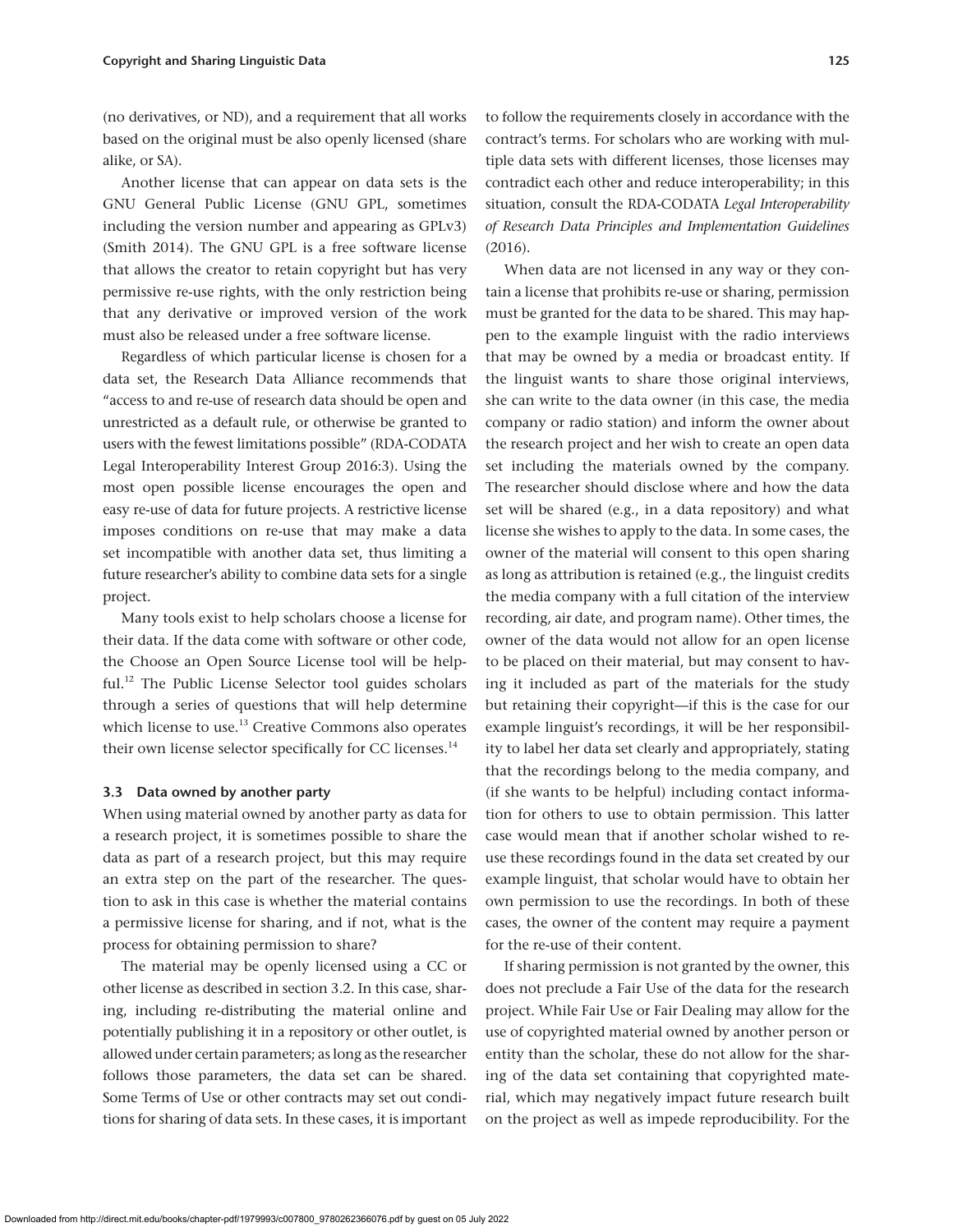example linguist, she has a potential solution where she can share the transformed data set of her vowel measurements openly and include citation information and a link to the original broadcast recordings for other scholars to find. This allows her to share her analysis based on the facts of the data set and direct people to the source location that exists elsewhere; it requires an extra step for those who are looking to re-use the data or reproduce the study, but still makes clear the data's provenance. For other linguists who have compiled a corpus or other data set that reproduces the original source material wholly, the sharing options may be much more limited, and therefore re-use or replicability may be difficult or impossible. When possible, especially for research use, it is recommended to get permission to share the data early in the project to avoid a situation where sharing of research data becomes impossible.

# **4 Conclusion**

This chapter provided an overview of copyright and intellectual property considerations for data, and how those considerations can impact the open sharing of data sets. Attention to intellectual property questions is important from the outset of a project involving data to facilitate the sharing of data associated with the research project and to avoid difficult situations at the end of a process. With the ultimate goal being sharing data as openly as possible, asking intellectual property questions can facilitate sharing and make the process much easier for the scholar.

Because of the difference in copyright law in different areas of the world and the variety of linguistic data, not every situation can be covered in this short introduction, but this chapter should be a good start. For more help with copyright, scholars can consult with a librarian. Many academic libraries have a staff member dedicated to copyright or intellectual property. This person will likely have a title like Copyright Librarian; additionally, Scholarly Communication Librarians can provide guidance when it comes to intellectual property. In large cities, public libraries may also have a copyright expert who can assist with questions about these issues. Because they are librarians and (usually) not lawyers, while they can help with resources and information, they cannot offer legal advice. When drawing up contracts for participants in a research study, an Institutional Review Board (IRB) should

be able to offer guidance as part of an informed consent process. It is important to inform IRB staff of intent to openly share data so that they can advise on any ethical or legal issues in the data collection period that may need attention specifically for the end goal of sharing data. The General Counsel at a college or university should be the resource for Work for Hire contracts when working with translators, data collectors, or research assistants.

The most important message about copyright and the sharing of data is that these should not be left for the end of a project. Attending to copyright before data collection will put a researcher on solid footing when proceeding to writing and analysis, and sharing of a data set can not only benefit a scholar with more attention to her work, but also benefits the field by making linguistic work more reproducible.

#### **Notes**

1. [https://www.casrai.org/credit.html.](https://www.casrai.org/credit.html)

2. [https://www.wipo.int/treaties/en/ShowResults.jsp?&treaty\\_](https://www.wipo.int/treaties/en/ShowResults.jsp?&treaty_id=15) [id=15](https://www.wipo.int/treaties/en/ShowResults.jsp?&treaty_id=15).

3. [https://commons.wikimedia.org/wiki/Commons:Copyright\\_](https://commons.wikimedia.org/wiki/Commons:Copyright_rules_by_territory) [rules\\_by\\_territory.](https://commons.wikimedia.org/wiki/Commons:Copyright_rules_by_territory)

- 4. <https://copyright.cornell.edu/publicdomain>.
- 5. <https://www.ualberta.ca/copyright/resources/tools>.
- 6. <http://outofcopyright.eu/>.

7. [https://www.lib.umn.edu/copyright/fairthoughts;](https://www.lib.umn.edu/copyright/fairthoughts) [https://copy](https://copyright.columbia.edu/basics/fair-use/fair-use-checklist.html) [right.columbia.edu/basics/fair-use/fair-use-checklist.html](https://copyright.columbia.edu/basics/fair-use/fair-use-checklist.html).

8. [https://copyright.uottawa.ca/what-is-copyright/exceptions](https://copyright.uottawa.ca/what-is-copyright/exceptions-copyright/fair-dealing-decision-tree) [-copyright/fair-dealing-decision-tree.](https://copyright.uottawa.ca/what-is-copyright/exceptions-copyright/fair-dealing-decision-tree)

9. For an interesting example of this, see the 2008 case *Warner Bros. Entertainment, Inc. v. RDR Books*, 575 Federal Supplement 2d 513 (S.D.N.Y. 2008) where an "unauthorized" lexicon of terms from the Harry Potter book series was found to not be Fair Use because, although the court found that the lexicon itself was transformative, the text of the lexicon quoted extensively from the novels and movies, which outweighed the transformative aspect of the lexicon. [https://www.copyright](https://www.copyright.gov/fair-use/summaries/warnerbros-rdrbooks-sdny2008.pdf) [.gov/fair-use/summaries/warnerbros-rdrbooks-sdny2008.pdf](https://www.copyright.gov/fair-use/summaries/warnerbros-rdrbooks-sdny2008.pdf).

- 10. [https://www.coalition-s.org/.](https://www.coalition-s.org/)
- 11. [https://www.nsf.gov/bfa/dias/policy/dmp.jsp.](https://www.nsf.gov/bfa/dias/policy/dmp.jsp)
- 12. [https://choosealicense.com/.](https://choosealicense.com/)
- 13. [https://ufal.github.io/public-license-selector/.](https://ufal.github.io/public-license-selector/)
- 14. [https://creativecommons.org/share-your-work/.](https://creativecommons.org/share-your-work/)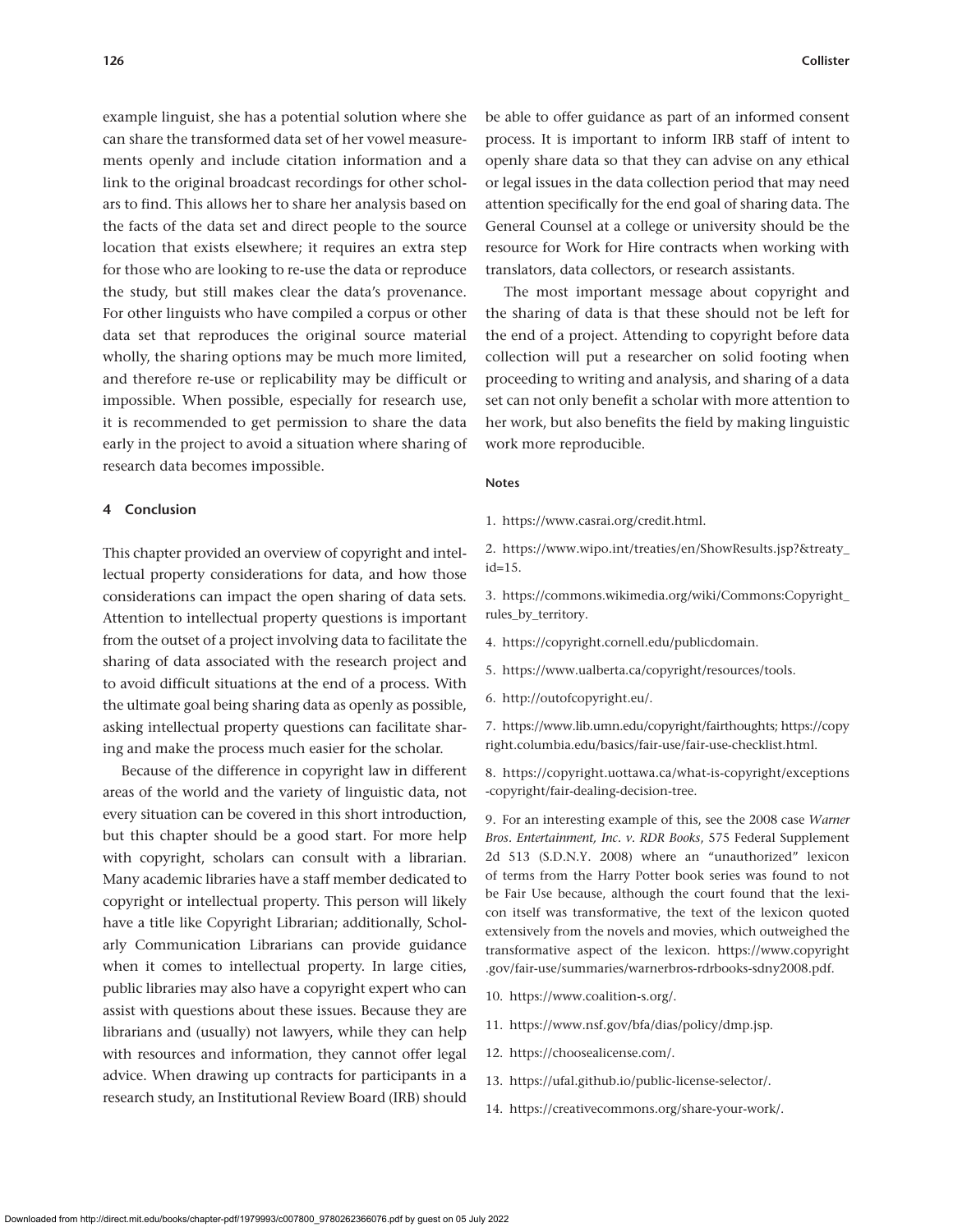#### **References**

Barnett, John, Lauren Collister, and Jonah McAllister-Erickson. 2019. Copyright and intellectual property toolkit. *LibGuides, University of Pittsburgh*.<https://pitt.libguides.com/copyright>.

Borgman, Christine L. 2015. *Big Data, Little Data, No Data: Scholarship in the Networked World*. Cambridge: MIT Press.

Brand, Amy, Liz Allen, Micah Altman, Marjorie Hlava, and Jo Scott. 2015. Beyond authorship: Attribution, contribution, collaboration, and credit. *Learned Publishing* 28 (2): 151–155. [https://doi.org/10.1087/20150211.](https://doi.org/10.1087/20150211)

Canada, Minister of Justice. 1985. *Copyright Act*. *Consolidated Federal Laws of Canada*. C. C–42. [https://laws-lois.justice.gc.ca](https://laws-lois.justice.gc.ca/eng/acts/C-42/page-9.html#h-26) [/eng/acts/C-42/page-9.html#h-26](https://laws-lois.justice.gc.ca/eng/acts/C-42/page-9.html#h-26).

Carroll, Michael W. 2015. Sharing research data and intellectual property law: A primer. *PLOS Biology* 13 (8): e1002235. <https://doi.org/10.1371/journal.pbio.1002235>.

Center for the Study of the Public Domain. 2011. Public domain frequently asked questions. [https://law.duke.edu/cspd](https://law.duke.edu/cspd/publicdomainday/2011/pddfaq) [/publicdomainday/2011/pddfaq](https://law.duke.edu/cspd/publicdomainday/2011/pddfaq).

Creative Commons. n.d. CC0. *Creative Commons*. [https://crea](https://creativecommons.org/share-your-work/public-domain/cc0) tivecommons .org/share [-your-work/public](https://creativecommons.org/share-your-work/public-domain/cc0) -domain/cc0. Accessed March 27, 2019.

Dietrich, Daniel, Jonathan Gray, Tim McNamara, Antti Poikola, Rufus Pollock, Julian Tait, and Ton Zijlstra. 2009. What is open data? In *The Open Data Handbook*. London: Open Knowledge Foundation. [http://opendatahandbook.org/guide/en/what-is-open](http://opendatahandbook.org/guide/en/what-is-open-data) [-data.](http://opendatahandbook.org/guide/en/what-is-open-data)

Dwyer, Arienne M. 2006. Ethics and practicalities of cooperative fieldwork and analysis. In *Fundamentals of Language Documentation: A Handbook*, ed. Jost Gippert, Nikolaus Himmelmann, and Ulrike Mosel, 31–66. Berlin: Mouton de Gruyter. <https://kuscholarworks.ku.edu/handle/1808/7058>.

First Nations Information Governance Centre. 2014. *Ownership, Control, Access and Possession (OCAP™): The Path to First Nations Information Governance.* Ottawa: First Nations Information Governance Centre.

Houtkoop, Bobby Lee, Chris Chambers, Malcolm Macleod, Dorothy V. M. Bishop, Thomas E. Nichols, and Eric-Jan Wagenmakers. 2018. Data sharing in psychology: A survey on barriers and preconditions. *Advances in Methods and Practices in Psychological Science* 1 (1): 70–85. [https://doi.org/10.1177](https://doi.org/10.1177/2515245917751886) [/2515245917751886](https://doi.org/10.1177/2515245917751886).

International Communication Association. 2010. Code of best practices in Fair Use for scholarly research in communication. *The International Communication Association*. [http://cmsimpact](http://cmsimpact.org/code/code-best-practices-fair-use-scholarly-research-communication) [.org/code/code-best-practices](http://cmsimpact.org/code/code-best-practices-fair-use-scholarly-research-communication) -fair-use-scholarly-research [-communication](http://cmsimpact.org/code/code-best-practices-fair-use-scholarly-research-communication).

Klavan, Jane, Arvi Tavast, and Aleksei Kelli. 2018. The legal aspects of using data from linguistic experiments for creating language resources. In *Human Language Technologies—The Baltic Perspective*, ed. Kadri Muischnek and Kaili Müürisep, 71–78. Frontiers in Artificial Intelligence and Applications 307. Amsterdam, IOS Press. [https://doi.org/10.3233/978-1-61499](https://doi.org/10.3233/978-1-61499-912-6-71) [-912-6-71](https://doi.org/10.3233/978-1-61499-912-6-71).

Luger, Ewa, Stuart Moran, and Tom Rodden. 2013. Consent for all: Revealing the hidden complexity of terms and conditions. In *CHI '13: Proceedings of the SIGCHI Conference on Human Factors in Computing Systems*, 2687–2696. New York: ACM. [https://](https://doi.org/10.1145/2470654.2481371) [doi.org/10.1145/2470654.2481371.](https://doi.org/10.1145/2470654.2481371)

Newman, Paul. 2007. Copyright essentials for linguists. *Language Documentation* 1 (1): 28–43. [http://hdl.handle.net/10125/1724.](http://hdl.handle.net/10125/1724)

RDA-CODATA Legal Interoperability Interest Group. 2016. *Legal Interoperability of Research Data: Principles and Implementation Guidelines*. *Research Data Alliance*. [https://doi.org/10.5281](https://doi.org/10.5281/zenodo.162241) [/zenodo.162241](https://doi.org/10.5281/zenodo.162241).

Reed, Trevor. 2020. Fair Use as cultural appropriation: Why the "forgotten factor" matters. American Library Association Copyright, Legislation, Education, and Advocacy Network. Video, 1:01:40. Copytalk Webinar Archive. [http://www.ala.org](http://www.ala.org/advocacy/copyright/copytalk) [/advocacy/copyright/copytalk](http://www.ala.org/advocacy/copyright/copytalk).

Reed, Trevor. Forthcoming. Creative sovereignties: Should copyright apply on Tribal lands? *Journal for the Copyright Society USA*, Available at SSRN: <https://ssrn.com/abstract=3736137>.

Reed, Trevor. Forthcoming. Fair use as cultural appropriation. *California Law Review*, Vol. 109, 2021, Available at SSRN: [https://](https://ssrn.com/abstract=3456164) [ssrn.com/abstract=3456164.](https://ssrn.com/abstract=3456164)

Resnik, David B. 2015. What is ethics in research and why is it important? *National Institute of Environmental Health Sciences* (blog). December 1, 2015. [https://www.niehs.nih.gov/research](https://www.niehs.nih.gov/research/resources/bioethics/whatis/index.cfm) [/resources/bioethics/whatis/index.cfm.](https://www.niehs.nih.gov/research/resources/bioethics/whatis/index.cfm)

Searle, John R. 1975. A taxonomy of illocutionary acts. *Language, Mind, and Knowledge. Minnesota Studies in the Philosophy of Science* 7:344–369. [http://conservancy.umn.edu/handle/11299/185220.](http://conservancy.umn.edu/handle/11299/185220)

Sims, Nancy. 2012. Friday fun: Facts, expression, and illustrations. *Copyright Librarian* (blog). August 3, 2012. [http://simsjd](http://simsjd.com/copyrightlibn/2012/08/03/facts-and-expression) [.com/copyrightlibn/2012/08/03/facts-and-expression.](http://simsjd.com/copyrightlibn/2012/08/03/facts-and-expression)

Smith, Brett. 2014. A quick guide to GPLv3. *Free Software Foundation*. <https://www.gnu.org/licenses/quick-guide-gplv3.html>.

Stim, Rich. 2013. Welcome to the public domain. *Stanford Copyright and Fair Use Center* (website). April 3, 2013. [https://](https://fairuse.stanford.edu/overview/public-domain/welcome) [fairuse.stanford.edu/overview/public-domain/welcome.](https://fairuse.stanford.edu/overview/public-domain/welcome)

UK Copyright Service. 2017. P-01: UK copyright law fact sheet. *The UK Copyright Service*. September 27, 2017. [https://www](https://www.copyrightservice.co.uk/copyright/p01_uk_copyright_law) [.copyrightservice.co.uk/copyright/p01\\_uk\\_copyright\\_law](https://www.copyrightservice.co.uk/copyright/p01_uk_copyright_law).